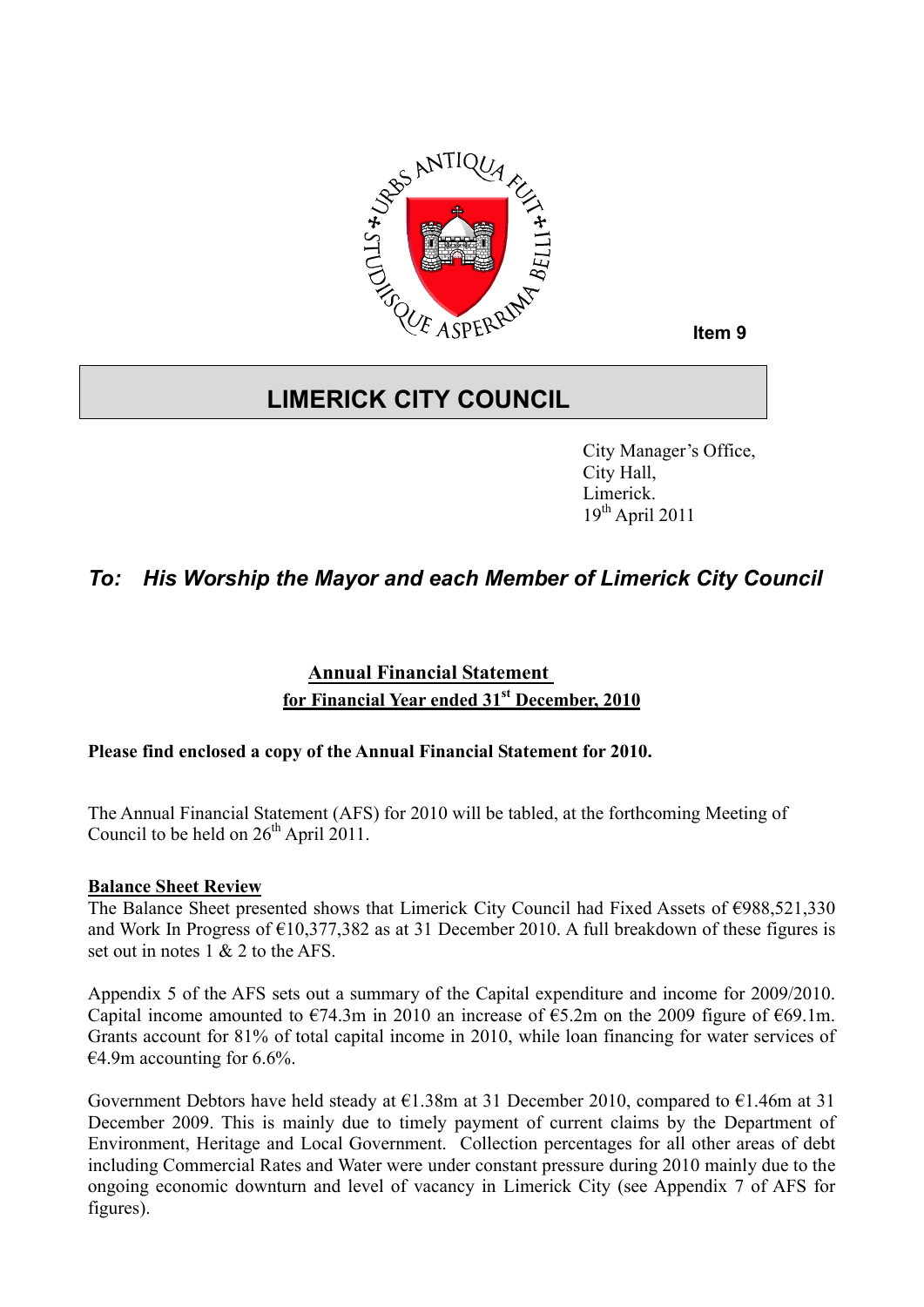#### **Revenue Expenditure Review**

Revenue expenditure for the year amounted to €85,264,228 before transfers. Transfer to reserves amounted to  $\epsilon$ 7,017,434, giving a total expenditure figure for 2010 of  $\epsilon$ 92,281,662. This total expenditure figure exceeded the budgeted expenditure by  $\epsilon$ 3,880,299. The details of the additional expenditure over adopted budget are set out in the report to Council under Section 104 of the Local Government Act 2001, which will be circulated for the April Council Meeting. Income exceeded budget by  $\epsilon$ 3,937,933 leading to a revenue surplus for 2010 of  $\epsilon$ 57,634. This when added to the opening surplus of  $\epsilon$ 260,191 gives an accumulated surplus at 31 December 2010 of  $\epsilon$ 317,825.

Payroll continues to be the most significant cost with a total payroll cost in 2010 of  $\epsilon$ 31,511,813 (excludes VEC Pensions). This represented a decrease of 9.5% ( $\epsilon$ 3.316,605) on the payroll cost in 2009 (€34,828,418). In 2009 payroll costs (excluding VEC pension) represented 38.3% of total expenditure. This decreased to 34.1% in 2010 which is still a significant percentage of overall expenditure. This indicates the need for the continued commitment to re-align pay and non-pay expenditure within the City Council. The difference in payroll costs between 2010 and 2009 is mainly due to (1) reductions in the rate of pay for public servants by on average 8% with the introduction of the Financial Emergency Measures in the Public Interest (No. 2) Act 2009, and (2) the introduction of measures that continued to control payroll costs in 2010 including the non renewal of temporary contracts, non filling of vacancies that arose in 2010 and reductions in overtime and allowances. The pay costs and staff numbers will continue to be examined during 2011 in order to identify further savings where possible.

Expenditure is summarised by main area of expenditure as follows:

|                          | 2010 % of Expenditure |         | 2009 % of Expenditure |         |  |
|--------------------------|-----------------------|---------|-----------------------|---------|--|
|                          | €                     | $\%$    | €                     | $\%$    |  |
| Payroll                  | 31,511,813            | 34.1%   | 34,828,417            | 38.3%   |  |
| Operational expenses     | 35,790,255            | 38.8%   | 34,270,858            | 37.7%   |  |
| Administration expenses  | 5,825,088             | $6.3\%$ | 6,252,746             | $6.9\%$ |  |
| Establishment expenses   | 2,928,266             | $3.2\%$ | 2,658,374             | 2.9%    |  |
| Financial expenses       | 8,408,903             | $9.1\%$ | 8,232,596             | $9.1\%$ |  |
| Miscellaneous            | 799,903               | $0.9\%$ | 1,076,181             | $1.2\%$ |  |
| Transfer to reserves     | 7,017,434             | 7.6%    | 3,591,650             | $4.0\%$ |  |
| <b>Total Expenditure</b> | 92,281,662            | 100.0%  | 90,910,822            | 100.0%  |  |

#### **Income Review**

Revenue income for the year amounted to  $\epsilon$ 92,339,296. This represented an increase of 1.5% on the total income in 2009 ( $\epsilon$ 90,992,609). The following table summarises the main income sources:

| Appendix                                        |           | 2010       |               | 2009       |               |
|-------------------------------------------------|-----------|------------|---------------|------------|---------------|
|                                                 |           | €          | $\frac{6}{9}$ | €          | $\frac{0}{0}$ |
| Grants & Subsidies                              | 3         | 21,817,465 | 24%           | 19,216,279 | 21%           |
| 2<br>Contributions from other local authorities |           | 10,881,012 | 12%           | 11,069,754 | 12%           |
| Goods & Services                                | 4         | 18,957,298 | 21%           | 19,341,476 | 21%           |
|                                                 |           | 51,655,775 | 57%           | 49,627,509 | 55%           |
| <b>Local Government Fund</b>                    | 8,656,666 | 9%         | 9,833,037     | 11%        |               |
| Rates                                           |           | 30,542,193 | 33%           | 30,298,778 | 33%           |
| <b>Pension Related Deduction</b>                |           | 1,484,662  | $1\%$         | 1,233,285  | $1\%$         |
|                                                 |           | 92,339,296 | 100%          | 90,992,609 | 100%          |
|                                                 |           |            |               |            |               |